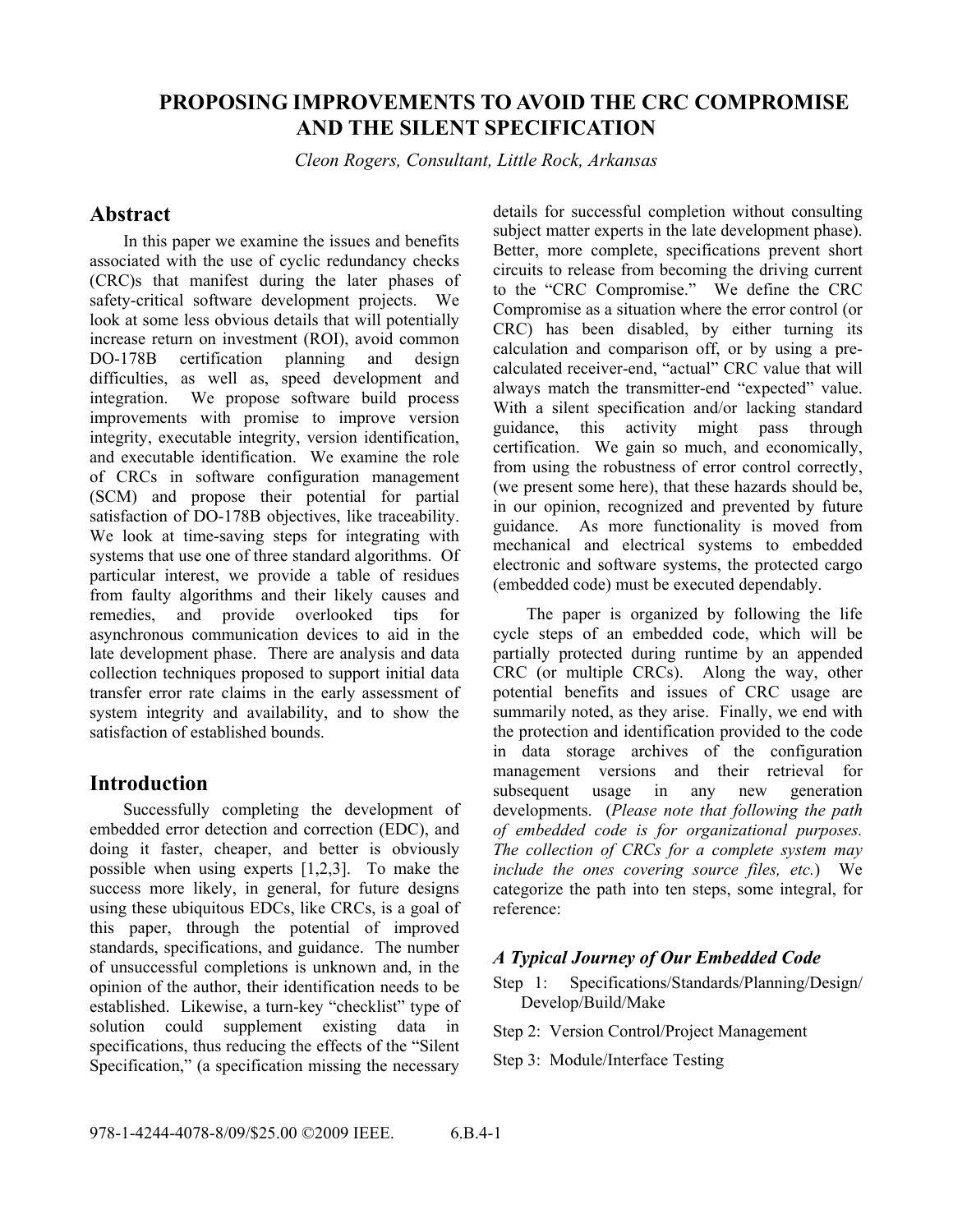- Step 4: Release/CM/QA
- Step 5: Formal Verification/Validation/ Certification
- Step 6: Distribution/Loading/Runtime
- Step 7: Historical Data Collection/ Maintenance/ Modifications
- Step 8: Repeat steps 1 through 6 for modifications
- Step 9: Archival/End-of-life
- Step 10: New Generation Inclusion (Reuse)

# **Background**

Background to the current subject matter was provided in our previous paper [4]. Whereas the previous paper focused on issues surrounding the field-loading of software, this paper expands on issues and benefits of error control, in a broader sense, to aid non-experts in their usage, and to raise awareness of the potential for improvements to standards and guidance.

# **Methods**

For this paper, we collected and analyzed information from text books, research papers, the internet, lessons learned on previous projects, standards, regulations, as well as some that may be new, at least in the collection [5-12].

# **The Journey**

#### *Step 1.1 Specification*

Proposed for inclusion in a specification, standard, or elsewhere are:

- (a) require an appropriate error control strategy [1];
- (b) consider the common mode for the CRC covering the executable code residing in a data storage archive of software versions in dual redundant systems [13];
- (c) consider stating the message block size minimum, maximum, and size restrictions for the chosen polynomial; include the message length as a parameter to the calculation routine [14,15];
- (d) establish restrictions on channel noise by setting bounds for bit error rates (BER);
- (e) requiring compliance with improved standards covering error control;
- (f) requiring research references and sourcing for chosen polynomials and implementations; or improved standards and guidance;
- (g) restricting processor selections with instruction sets that affect CRC implementations, for instance, left/right shift and Exclusive OR;
- (h) consider requiring hardware counters for all jumps through RESET, subsequent to the last scheduled maintenance reading and clearing of counters;
- (i) consider requiring the collection of error statistics on data transfers, such as, retries, overruns, parity errors, underflow, framing errors, timeouts, length errors, etc.
- (j) specifying protocol bit, byte, word ordering and other data used in the CRC calculation of a protocol packet;
- (k) stating the endianess of the chosen processor and coordinating with the CRC algorithm implementation;
- (l) include a runtime verification method of table entries of any table-driven algorithms; and
- (m) several references provide additional standard-type parameters for CRC implementations, such as, stating the initial CRC value, final XOR value, forward or reverse algorithms, padding, flushing, word alignment, etc. [12, 10, 9].

### *Step 1.2 Standards*

We will cover later, two 16-bit standards, CRC-16 and CCITT-16 and one 32-bit standard, CRC-32. It is recommended that standards be augmented with information on block size restrictions, their effects on the probability of undetected errors, and the patterns for detectable and undetectable errors (i.e., random and/or burst), for future designs.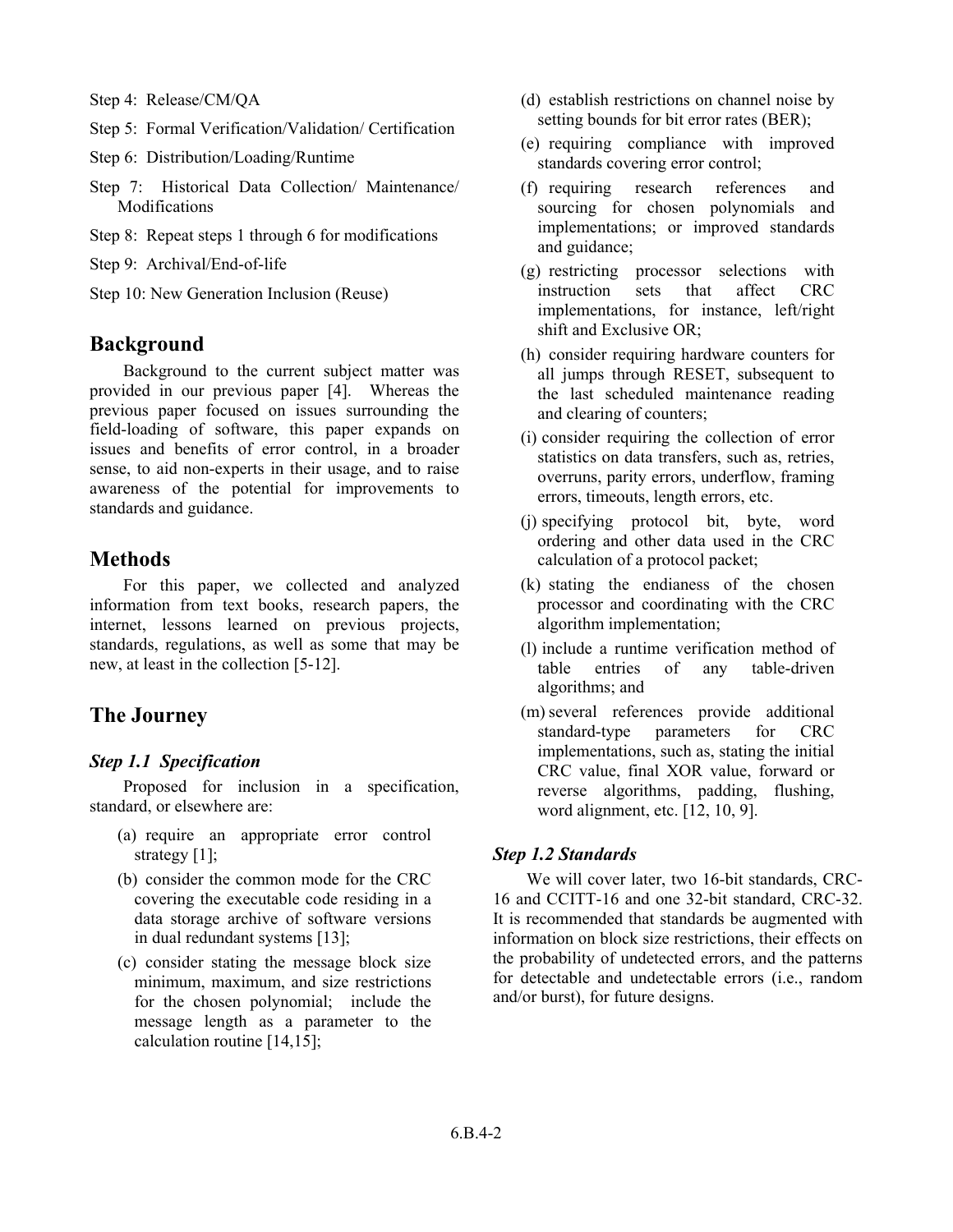### *Step 1.3 Planning*

An inclusion to the basis of certification in the Plan for Software Aspects of Certification (PSAC) is proposed to reference the specification and an improved CRC Standard for agreement on the error control usage to partially satisfy identification and integrity requirements.

### *Step 1.4 Design/Develop*

Using the information collected from the specification, standards, PSAC, etc. the EDC/CRC software or system developer should be able to select, reference, and specify one of the many available peer-reviewed, published, standards-based implementations that satisfy the requirements, that is unambiguous to implement, accurate, and that is verifiable. Tables, from table-driven implementations, and CRC algorithms come as matching sets, such as, a "forward" 16-bit table is coupled with a forward 16-bit algorithm, both using the same polynomial. One possible implementation hazard would use the 16-bit table from one algorithm with the calculation algorithm from another.

#### *Step 1.5 Build/Make*

In the 'make' of systems, utilizing table-driven algorithms, the table generator code could be exercised during every build. One way is to verify a match of the new table, when created, in the build with the table that was archived in the previous version. In addition, the source files used in the previous build could have their file CRC values recalculated and verified before applying the deltas to these files and using them in the new build. Periodically, older versions in SCM could have all CRCs recalculated and verified, also. For added assurance, run a pass of the executable with each byte fed to the algorithm bit-reversed and store the result in the version description document, along with the normal one. In addition, the forward and bit-reversed CRCs could be embedded in the executable code. It is stated here without proof that this two-pass method, with what we'll call Secondary CRC(s), could approach a doubling of the protection against undetected errors, with a negligible increase in complexity.

In the version description document or software configuration index, include the executable's CRC(s) with the version number. This provides a unique version identification and a traceability link from the executable to the version, used for partial satisfaction of DO-178B objectives. If this same ID information is read and displayed, it could provide executable identification, another DO-178B objective. The uniqueness of the version and executable identification improves integrity.

### *Step 1.6 Unit Test*

Consider incremental development of a unit test, starting with a simple message, such as, 'T', for the byte-at-a-time methods using table lookups. The byte character, 'T', will result in an index fetch into the table with the addition of pre- and postconditioning. Note that this index is bit reversed by some algorithms. Unit testing with word or longer messages should match machine byte and word ordering specifications of the implementation. Several practical references give step-by-step instructions with sample code for some of the standard polynomials. When developed, the verified results could be recorded against published peerreviewed examples [16-19]. If it hasn't been done previously, messages and CRCs could be matched against a polynomial or synthetic division manually, or with the aid of a computer algebra system (see step 5).

#### *Step 2 Version Control & Project Management*

Consider controls to prevent unauthorized 'restores' from backups of the version control database that could lose newly identified hazards and safety discrepancies that are to be reported to program management and the developer.

### *Step 3 Module/Interface Testing*

 on output. Going from column 1 to column 2: In Table  $1^1$ , the first column, "Poly", contains the polynomial coefficients. Column 1 contains the residue (CRC) obtained using the character, 'T', (hexadecimal value, 0x54), with parameters: all zeros for the initial value; zeros for the final exclusive or (XOR); not bit reversed on input; and not bit reversed reverse the bits in each input byte, reverse the bits in

l

<sup>&</sup>lt;sup>1</sup> Data for table entries provided by Alex Rogers, (used with permission).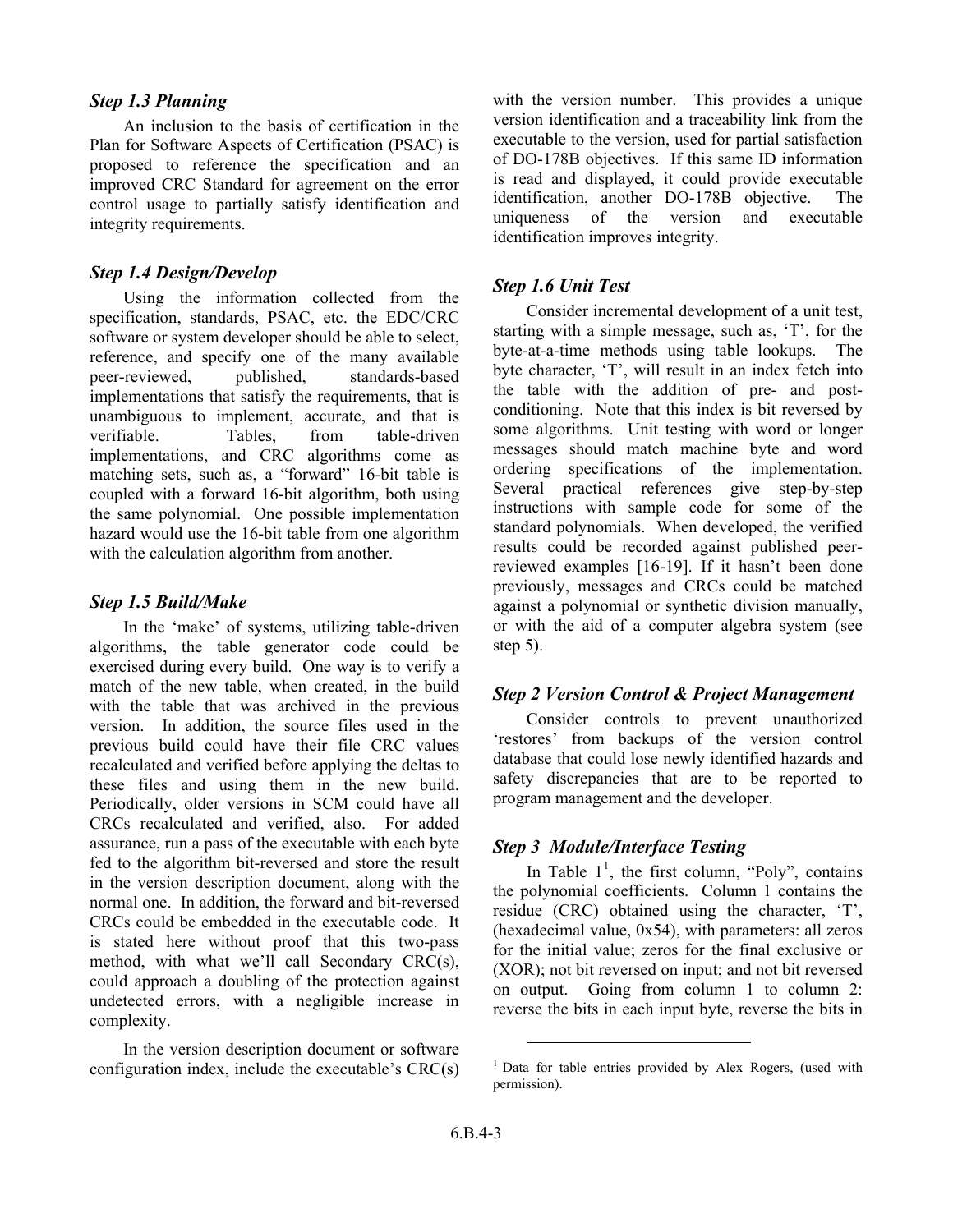each output byte; from 2 to 3: each output byte is not reversed; from 3 to 4: use all ones for the initial value, each output byte is reversed; from 4 to 5: each input byte is reversed, each output byte is not reversed; from 6 to 7: each input byte is not reversed. If a match is not found in the expected column and is found in another column, follow the steps for the two columns, from left to right, and undo the incorrect steps in the code and/or data.

**Table 1. Faulty Residues and Their Parameters** 

| Polv             |             |                  |             |                  |                  | 6                |      |
|------------------|-------------|------------------|-------------|------------------|------------------|------------------|------|
| 1021             | 1A71        | 14A 1            | 8528        | 1 <sub>B26</sub> | 81 <sub>DF</sub> | 9 <sub>B27</sub> | 047E |
| 8408             | <b>9AF8</b> | 1 A B 1          | 8D58        | 11BA             | 1452             | A277             | B5D7 |
| A <sub>001</sub> | CO6E        | EC <sub>06</sub> | 6037        | 61FC             | FBF9             | 3F86             | 9FDF |
| 8005             | 81FB        | FF01             | <b>80FF</b> | <b>BFBE</b>      | 9F3E             | 8202             | 8306 |

# *Step 4 Release/CM/QA*

The data storage of software life-cycle data (SLCD) has not necessarily been adequately protected with a CRC that is designed for an ARQ system [1], and becomes a common hazard in the extraction of released executable code from storage and then installed on a dual-redundant system (see Figure 1). Any residual risk must be knowingly accepted, according to assessment practices of some system safety standards [20].



**Figure 1. Overall Data Transfer System (ODTS) – Dual Redundant**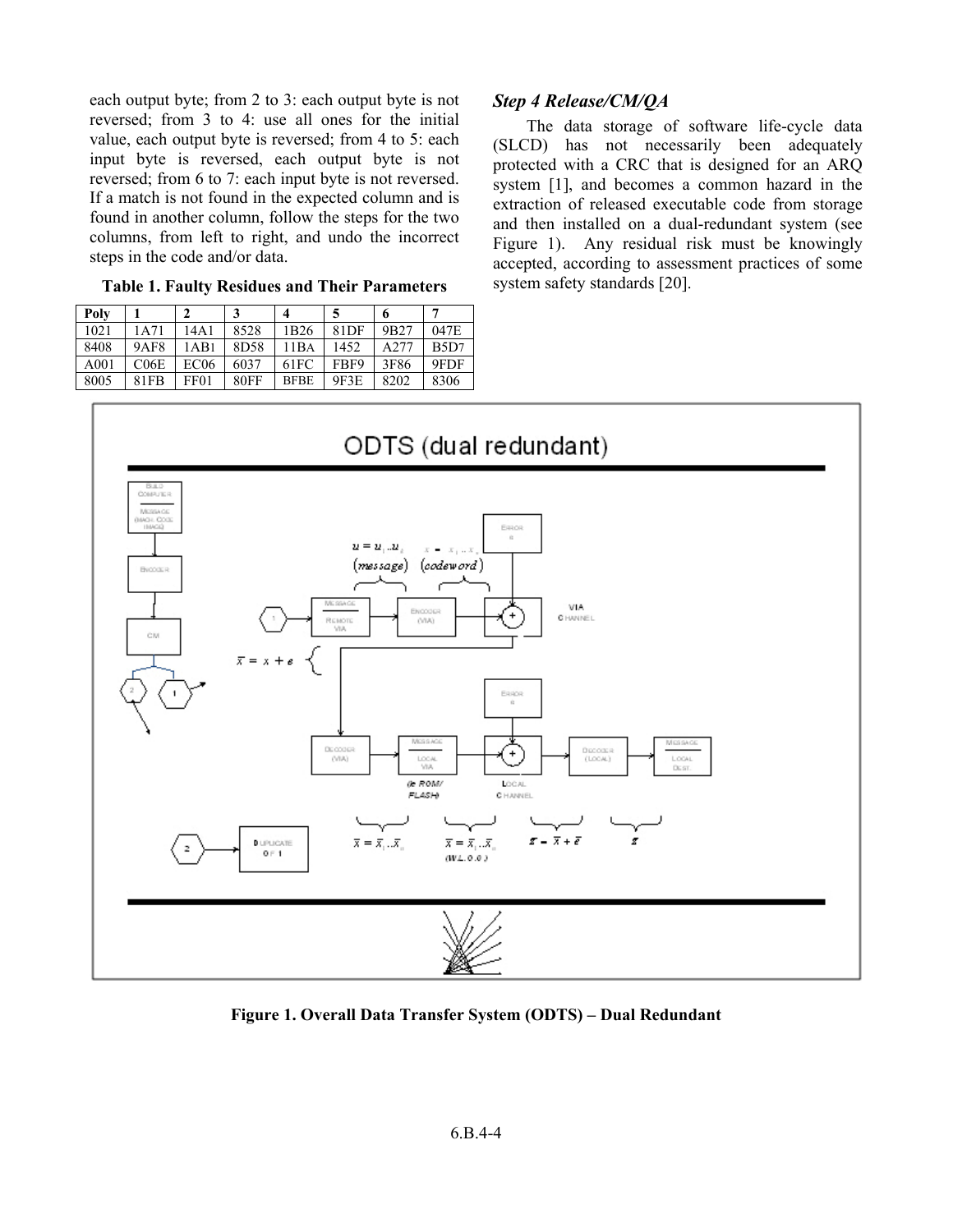table generation be exercised for every release. It is proposed that the CM process associate a CRC (or EDC) with the version number included in the SLCD, such as, a version description document (VDD), equipment specification, or software configuration index (SCI). The version data should include the software life cycle environment source code data that is used for calculating and embedding CRCs. (see section 11.15 of Software Considerations in Airborne Systems and Equipment Certification) [21]. For table-driven algorithms, this source data should include the table, the source code that generates and verifies the table, and the mechanism that prevents the table entries from accidental and/or unauthorized alterations. It is recommended that the Periodic recalculation of all CRCs supports the satisfaction of data recovery and retention objectives.

For a more critical embedded system, one could run another pass of the algorithm with a different polynomial and include the new CRC with the original; or run a pass with each of the bytes, bitreversed, and store this CRC in addition to the original. (*This technique, using Secondary CRC(s), was first mentioned in step 1.5, but to serve a different primary purpose, integrity vs. identification.*)

#### *Step 5 Formal V&V/Certification*

Rules of thumb for inspection of the tables in byte-oriented table-driven methods:

- 1. The first table entry is generally all zeros.
- 2. The second entry is a repeat of the CRC polynomial coefficients.
- 3. For reversed methods, the CRC polynomial coefficient repeat is located at hex address 0x80.
- 4. Also note, for a one byte message equal to hex 0x01, the calculation should return the first table entry with pre- and postconditions, and reflections applied.

Polynomial or synthetic division of the message by the CRC polynomial (generator polynomial) can be done manually to confirm the results of an algorithm on a given message:

#### **Polynomial Division over a Field [22]**

Let the message be  $m(x)$ , the CRC polynomial be  $p(x)$ , and the quotient is  $q(x)$  with the remainder of  $r(x)$ , then say

$$
m(x) = \sum_{i=0}^{k} c_i x^i ,
$$
  

$$
p(x) = \sum_{i=0}^{l} d_i x^i, \text{ over a field, } k \ge l \ge 0 ,
$$
  

$$
d_l \neq 0,
$$

so

$$
d_{l}x^{l} + d_{l-1}x^{l-1} + \cdots + d_{0}x^{0}\overline{c_{k}x^{k} + c_{k-1}x^{k-1} + \cdots + c_{0}x^{0}}
$$

has

$$
q(x) = \sum_{i=0}^{k-l} q_i x^i
$$
 and  

$$
r(x) = \sum_{i=0}^{l-1} r_i x^i
$$

satisfying the Euclidean property over an integral domain,

$$
m(x) = p(x)q(x) + r(x),
$$
  

$$
\deg[r(x)] < \deg[p(x)].
$$

Step a:

$$
For(n = k - l; n = 0; n - -)
$$
\n
$$
q_{n} = \frac{c_{l+n}}{d_{l}}
$$
\n
$$
For(j = l + n - 1; j = n; j - -)
$$
\n
$$
c_{j} = c_{j} - q_{n}d_{j-n}
$$

Step b:

*return*((
$$
q_i
$$
;  $i = 0,1, \dots, k-l$ ), ( $r_i$ ;  $i = 0,1, \dots, l-1$ ))  
from step a, where  $r_i = c_i$ .

The CRC to be appended to the message,  $m(x)$ , is just the coefficients of  $r(x)$ . (Note: For binary and monic cases,  $d_1 = 1$ , and thus, the synthetic division is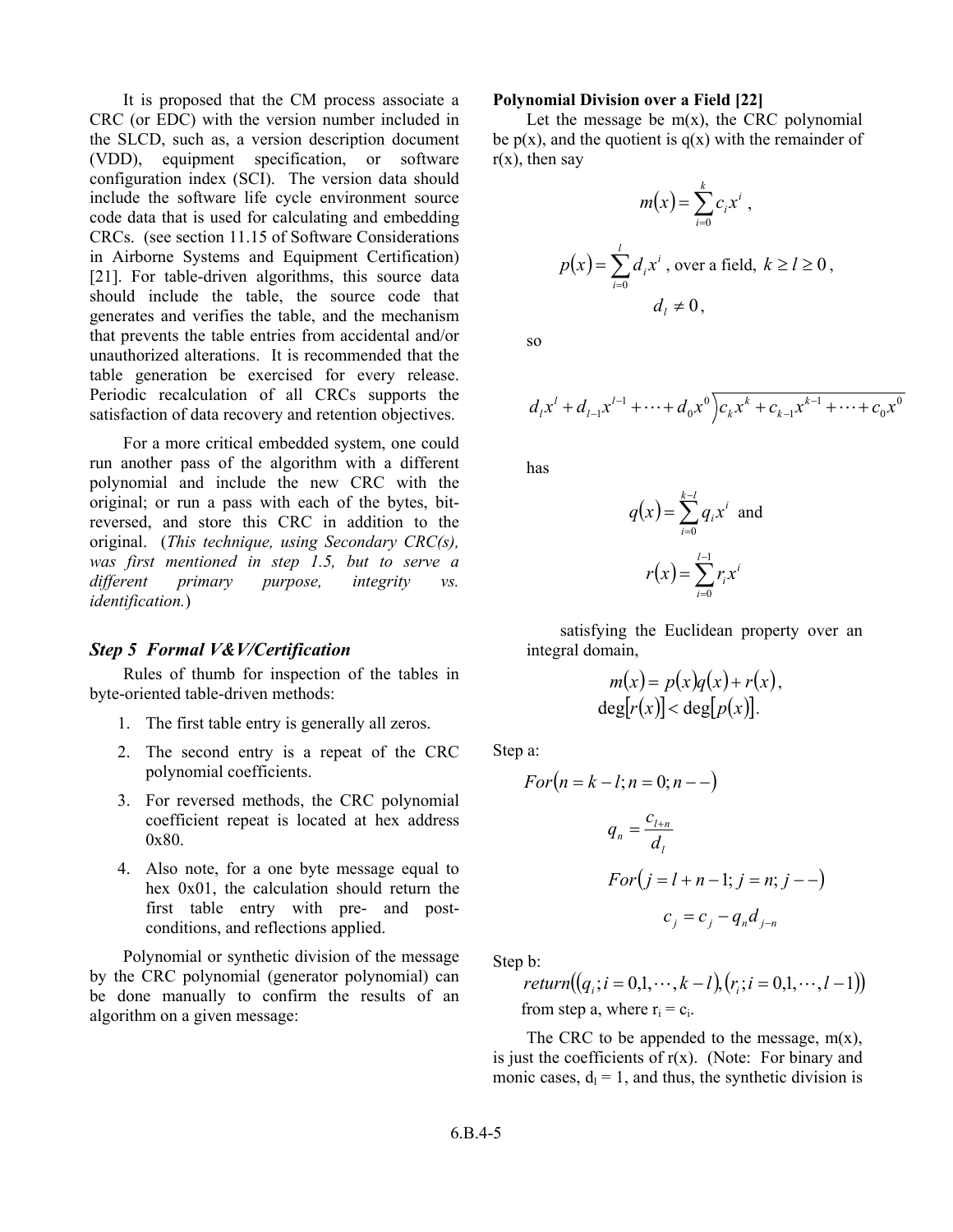performed using only subtraction and multiplication, no division. Also, returning  $q(x)$  is not necessary, it could be discarded.)

Provided below is a procedure using Mathematica that could ease the tediousness of the modulo-2 polynomial long division for a long message. The provided procedure is demonstrated with an example from Joe Campbell's book [9]:

<< Algebra`PolynomialPowerMod`

- parity,  $0x1021$  Divisor  $(11021)$ ] [ASCII Message char 'CfyU' w/bit 8 for EVEN
- $msgBcoef = \{1, 1, 0, 0, 0, 0, 1, 1, 0, 1, 1, 0, 0, 1, 1, 0,$ 1, 1, 1, 1, 1, 0,
	- 0, 1, 0, 1, 0, 1, 0, 1, 0, 1, 0, 0, 0, 0, 0, 0, 0, 0, 0, 0, 0, 0, 0, 0, 0,

```
 0}
```
- msgBinPoly = Apply[Plus, msgBcoef\*Table[x^n,  $\{n,$ 47, 0, -1}]]
- divisorCoef = {1, 0, 0, 0, 1, 0, 0, 0, 0, 0, 0, 1, 0, 0, 0,  $0, 1$ }
- divisorPoly = Apply[Plus, divisorCoef\*Table[ $x^n$ n,  $\{n, 16, 0, -1\}\}\$
- remPolyIsCRC = PolynomialRemainder[msgBinPoly, divisorPoly,  $x,$  Modulus  $\geq 2$ ]

msgCcoefWithCRC =

```
 BitXor[msgBcoef,
```
Join[Table[0,  $\{n, 32\}$ ],  $\{32\}$ ], Reverse[CoefficientList[remPolyIsCRC, x]]]]

msgCWithCRCasPoly = Apply[Plus, msgCcoefWithCRC\*Table[x^n,  $\{n, 47, 0, -1\}$ ]]

zeroRemQ =

 PolynomialRemainder[msgCWithCRCasPoly, divisorPoly, x, Modulus  $\sim$  2]

In addition, a CRC procedure is provided<sup>2</sup> in the Python language:

```
class Cyclic(): 
      def init (self):
       self.table = [None]*256 
      def 
crcInit(self,poly,order='forward'): 
        for dividen in range(256): 
          remainder = dividen << 8 
            if order == 'forward': 
              for bit in range(8): 
                if remainder & 0x8000: # 
don't skip col in long div (topbit) 
                  remainder = (remainder << 
1) ^ poly 
                else: # skip col, divisor >
remainder, for this col 
                  remainder = remainder << 1 
              self.table[dividen] =
remainder & 0xFFFF # keep 16 bits 
            elif order == 'reverse': 
              for bit in range(8): 
                if remainder & 0x0001: # 
don't skip col in long div (botbit) 
                  remainder = (remainder >> 
1 ) ^ poly 
                else: # skip col, divisor > 
remainder, for this col 
                  remainder = remainder >> 1 
              self.table[dividen] =
remainder & 0xFFFF # keep 16 bits 
            else: 
              print 'Use "forward" or 
"reverse"'
```
exit()

l

<sup>2</sup> Python code developed and provided by Alex Rogers, (used with permission).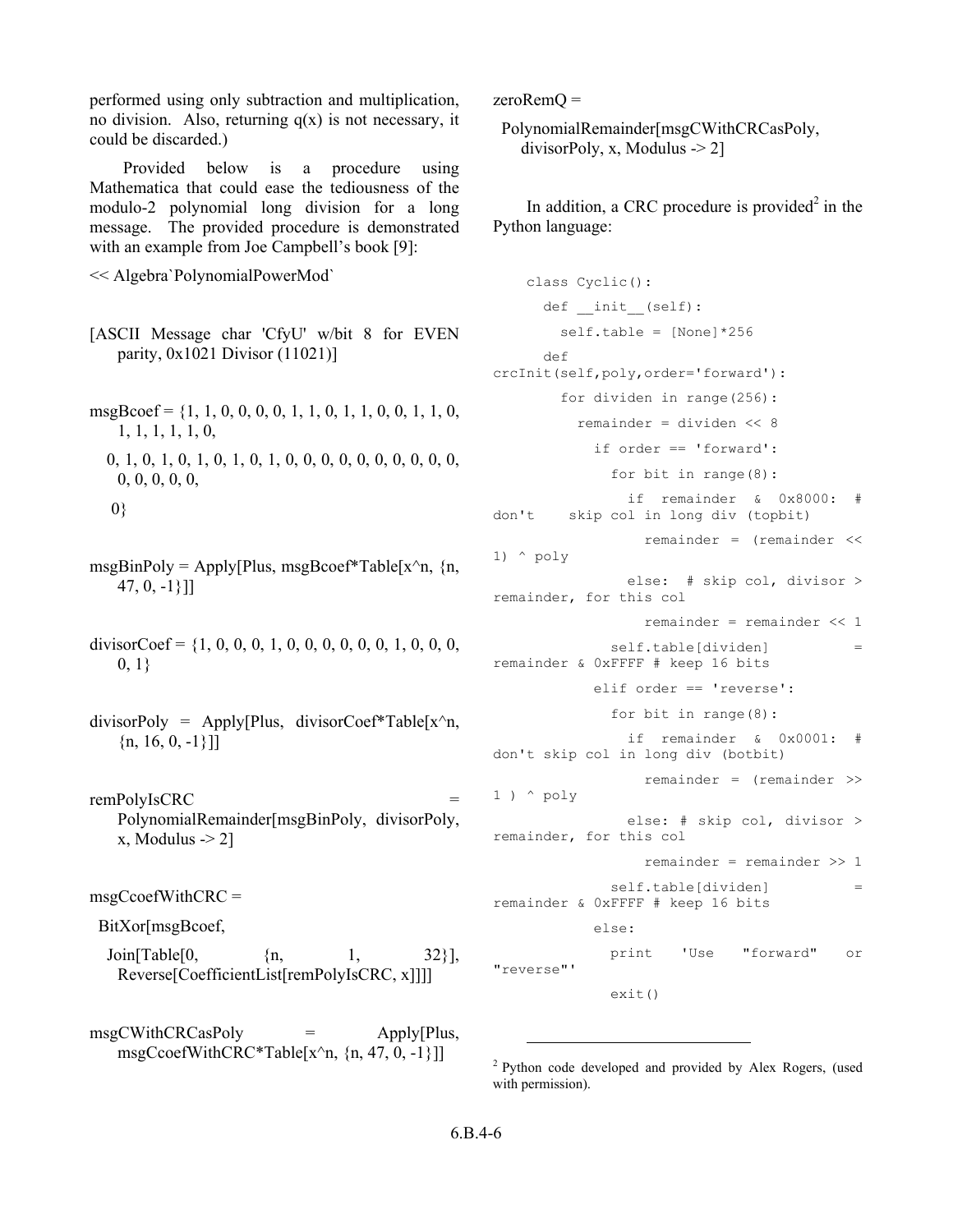```
--------------------------------------- 
       def 
crcCalc(self,message,initVal=0x0000,
finalXOR=0x0000,bit_rev_in='n',bit_rev_out='
n',word_order='A'): 
        for byte in message: 
          if bit rev in == 'n':
            byte = ord(byte)elif bit rev in == 'y':byte = bit rev8(ord(byte))else: 
           print 'Invalid input. Please use
y/n' 
         index = ((intVal \gg 8) ^ byte)
& 0xFF # chg shift L/R 
         crc = (self.table[index] ^ 
(initVal << 8)) # chg shift L/R 
       if bit rev out == 'n':
           return '%x' % ((crc ^ finalXOR) & 
0xFFFF) # return 16 bit CRC 
       elif bit rev out == 'y':return '%x' % (bit rev16((crc ^
finalXOR) & 0xFFFF)) # return 16 bit rev CRC
   if name == "main ":
       a = \text{Cyclic}()
       a.crcInit(0x1021,order='forward') 
       print
a.crcCalc('T',initVal=0x0000,finalXOR=0x0000
,bit rev in='n',bit rev out='n')
```
### *Step 6 Distribution/Loading/Runtime*

Issues encountered in the loading of embedded code were covered in our previous paper.

During distribution, the released embedded code is exposed to data handling and transfer threats. These threats also exist during the release process and are described, later, in the discussion of step 4. Likewise, the EDC/CRC appended during the software build could be expected to cover these unprotected gaps in the distribution process.

During runtime, if the data protected by the CRC is exposed to 100% noise, then there is a 100% probability of failure [23].

During runtime, using an ARQ strategy in a noisy environment, the quantity of retries can cause

an unacceptable impact on throughput [1]. For example, in a sufficiently noisy environment, using only an error detection strategy, a resetting system may never reboot, because it always fails the CRC comparison.

# *Step 7 Historical Data Collection/Maintenance/ Modifications*

In step 6, there were cases where noise caused an unacceptable impact on the system. While it may be impossible or impractical to eliminate the risk due to noise in all cases, collecting historical data during runtime is a common practice for characterizing a channel. Asynchronous communications devices are designed to provide data transfer statistics to embedded software, such as, framing errors, overruns, underruns, parity errors, etc. One highly recommended reference, [9], makes a comment that these statistics are of little value, we disagree for safety-critical systems. The incorporation of the collection of these statistics into the system design and maintenance strategy could support claims of bounds on channel noise and provide early warnings of degrading hardware components to vehicle health maintenance systems.

### *Step 8 Repeating Steps 1 Through 6*

When necessary modifications are discovered, steps one through six are re-entered with proper authorization and notifications, which should result in a new set of unique CRCs. If by the extremely remote chance it doesn't, a procedural step could be in place to make another modification that forces a unique set, before approving the release. In other words, check all the new CRC's uniqueness with respect to the previous ones before approving a release.

### *Step 9 Archival/End-of-life*

DO-178B has data retention, data retrieval, and integrity control requirements that could be partially met by the uniqueness and protection provided by the  $CRC(s)$  traced to the versions. This practice may, already, be the de facto standard. File sizes are always increasing. The maximum block size that can be protected by a 32-bit CRC is 512MB. The maximum block size that an algorithm will maximally protect, in general, is a necessary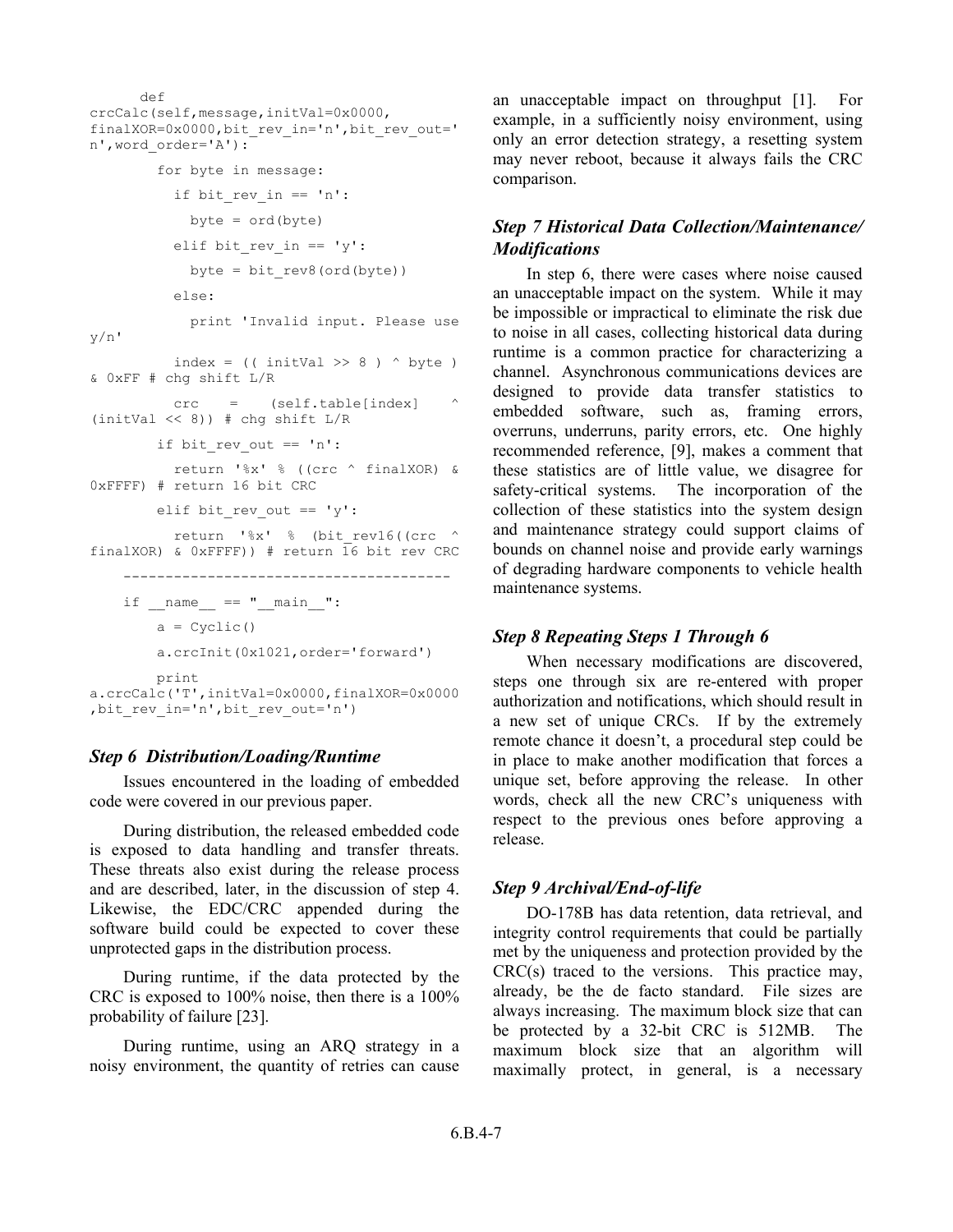parameter to be included in standards, guidance, and specifications to assist developers and system verifiers in showing compliance with safety requirements.

Using an FEC strategy is recommended for the data storage of archives [1]. Data storage equipment typically uses an FEC strategy. We are recommending a separate FEC strategy to cover the gaps in data transference and elsewhere.

# *Step 10 New Generation Inclusion (Reuse)/OTS (Off-the-Shelf)*

Satisfying the data retrieval requirements mentioned in step 9, apply to data retrieved for the purpose of reuse and/or off-the-shelf. Verifying and identifying the code with the CRC before reuse, or use as off-the-shelf, could be included in a guidance checklist.

# **Discussion of "The Journey"**

We will now revisit and further discuss some of the benefits, issues, and proposed improvements of CRC usage that arose in the journey steps, enumerated in the previous section.

First, step 1.1 (a) proposes using an appropriate control strategy. At least two types of strategies exist, a FEC and a ARQ. FEC is recommended for data storage and some hybrid systems. ARQ is common in communications [24, 25]. The ARQ strategy assumes the existence of a feedback mechanism with the ability to retransmit until a reliably correct transfer has been completed. In long term data storage or in flight, the CRC over embedded code doesn't have a practical, suitably reliable feedback path. In a noisy environment, at 35,000 feet and 35° LAT, even a dual-redundant system could fail to reboot either side, after a RESET or failover, which employ only an error detection (ARQ) strategy.

In step 3, there was a table of residues (CRCs) provided, to assist during integration, of results from improperly implemented algorithms or from using different parameters.

In step 4, it was pointed out that a CRC could be used for both the improved identification and enhanced integrity of embedded code for its versioning. One of the hazards during the release process is the handling of data. For example, if data is transferred to a removable USB storage device and then the device is removed before a cached write has been completed, the data could be corrupted. There are warnings about this practice, but it is commonly ignored. For another example, if data is transferred on a network, the network probability of an undetected error may exceed safety requirements for critical software. The EDC/CRC appended during the software build could be expected to cover these unprotected gaps in a release process. The build appended CRC is the typical risk mitigation measure used for these scenarios.

In step 5, we saw some rules of thumb that could assist in the verification of table-driven algorithms, by inspection. In addition, we saw that there exist alternate methods of calculating the CRC of a given message. Three alternates were provided, synthetic division, symbolic polynomial long division in a Mathematic procedure, and a Python language procedure.

In step 8, a procedure was described for handling the situation of a build of two different versions resulting in identical CRC(s). Most often, when the  $CRC(s)$  are the same for two subsequent versions, it indicates that the CRC(s) are not actually being calculated over new versions of the embedded code, but rather, they are being 'hard-coded' into the code. Again, in our opinion, this is an unacceptable practice, "The CRC Compromise."

# **Conclusions**

While it may be impossible or impractical to design a completely hazard-free system, any remaining threat from residual hazards must be acceptable and acknowledged [20].

 but software doesn't. So for software, DO-178B is Error control safety analysis, development, and verification are different from the same done for either hardware or software, in some respects. First, hardware has a long established means for predicting the probabilities of component and system failures, considered as a means of acceptance of software systems by regulators, and with good results. DO-178B is a design assurance based on controlling the process of software development. However, software algorithms for error control, which currently fall under DO-178B, are between the two, hardware and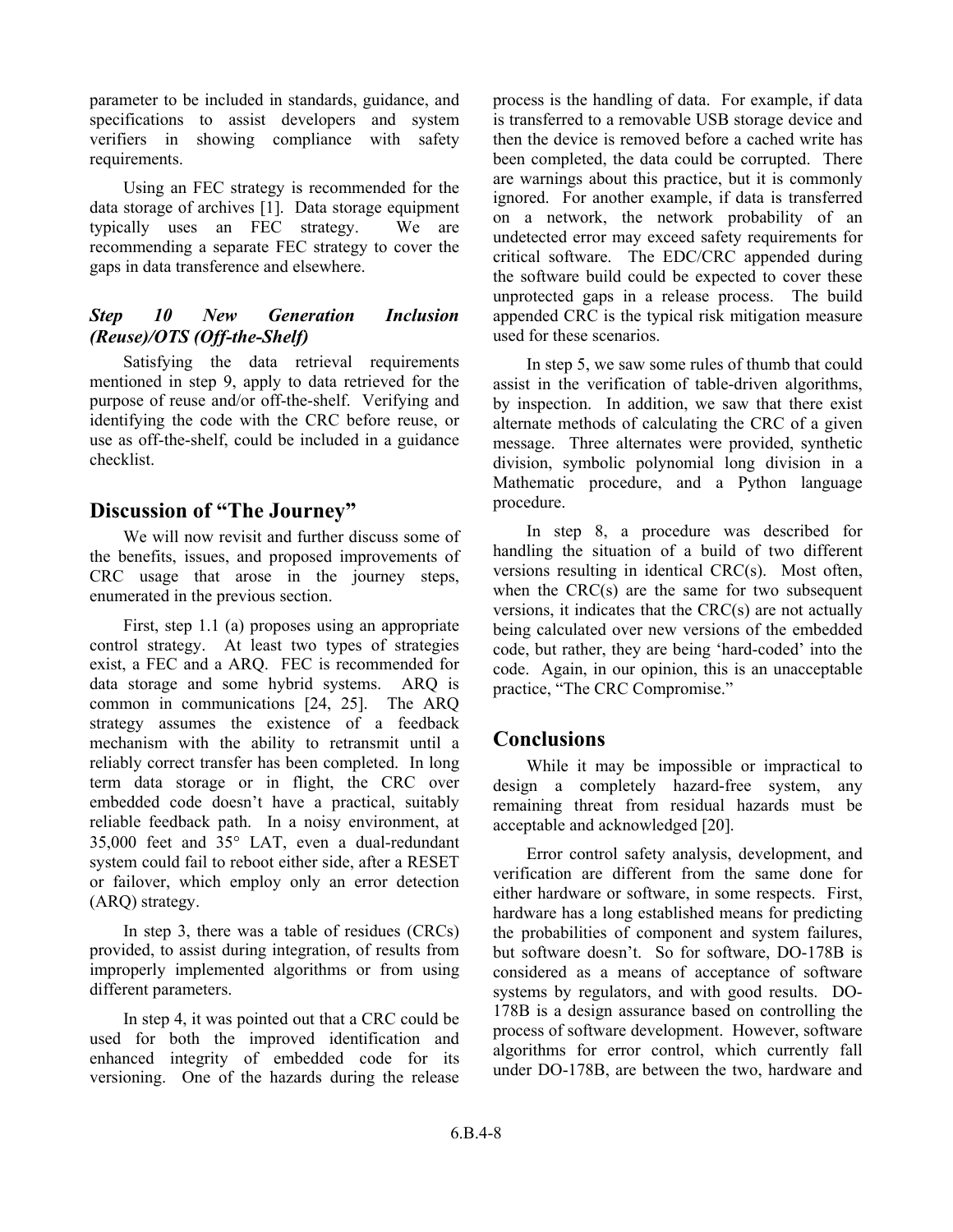software. Probabilities for EDCs can be analyzed and calculated outside the software development process, and thus might be shown to satisfy regulations at a system level by an alternate means, assuming compliance with some future established guidance.

As we have seen, the EDC/CRC is called upon to identify and protect from threats and hazards, encountered along the journey, its embedded code cargo, from the build to end-of-life, and then again, possibly, in reuse. Its journey could literally be thousands or millions of miles in distance and decades in time, exposed to failures in strategy, storage retrieval, uncontrolled noisy environments, mistaken identity, unprotected gaps in transference, write caching errors, automatic translations, operating system timing, etc.

As a conclusion, it is advocated:

- studies be conducted for determining and defining the size and scope of unsuccessful completions versus successful completions;
- • collect best practices from advanced industries (i.e., disk, processor, and communications);
- research and publish best practices and suggest remedies for unsuccessful ones;
- incorporate the results in the development and adoption of supplements for governing documents that provide guidance, standards, and/or specification information for safety assessment, system design and development;
- establish metrics for their usage by reference;
- coordinate theses activities, as appropriate, within the industry and government;
- disseminate the conclusions to the public;
- follow up on their impact and return on investment; and
- provide assistance with the technology transfer to other interested industries.

# **References**

[1] Lin, Shu, Daniel J. Costello, Jr, 1983, Error Control Coding: Fundamentals and Applications, Englewood Cliffs, New Jersey, Prentice-Hall, Inc.

[2] Wolf, Jack Keil, Robert D. Blakeney, II, 1-Sep-88, An Exact Evaluation Of The Probability Of Undetected Error For Certain Shortened Binary CRC Codes, IEEE Transactions On Communications, pp. 287-292.

[3] Berlekamp, Elwyn R., 1968, Algebraic Coding Theory, McGraw Hill, Inc.

[4] Rogers, Cleon, 29-Oct-08, Choosing A CRC & Specifying Its Requirements For Field-Loadable Software, 27th Digital Avionics Systems Conference, Minneapolis, MN.

[5] Fujiwara, Tohru, Tadao Kasami, Atsushi Kital, Shu Lin, 1-Jun-85, On the Undetected Error Probability for Shortened Hamming Codes, IEEE Transactions On Communications, Vol Com-33 No 6, pp. 570-574.

 [6] Peterson, W.W., D.T. Brown, 1-Jan-61, Cyclic Codes For Error Detection, Proceedings of the IRE, pp. 228-235.

[7] Wicker, Stephen B., 1995, Error Control Systems for Digital Communication and Storage, Upper Saddle River, New Jersey, Prentice-Hall, Inc.

[8] Perez, Aram, 1-Jun-83, Byte-wise CRC Calculations, IEEE Micro, pp. 40-50.

[9] Campbell, Joe, 1987, C Programmer's Guide to Serial Communications, Carmel, Indiana, Macmillan, Inc.

[10] Nelson, Mark, 1992, Serial Communications A C++ Developer's Guide, USA, M&T Publishing, Inc.

[11] Schwaderer, W. David, 1992, C Programmer's Guide to NetBIOS, IPX, and SPX, Carmel, Indiana, Howard W. Sams & Company.

[12] Williams, Ross, 1993, A Painless Guide to CRC Error Control Codes, www.ross.net/crc.

[13] Storey, Neil, 1996, Safety-Critical Computer Systems, Essex, England, Addison Wesley Longman Ltd.

[14] Stone, Jonathan, Michael Greenwald, Craig Partridge, James Hughes, 1-Oct-98, Performance of Checksums and CRC's over Real Data, IEEE/ACM